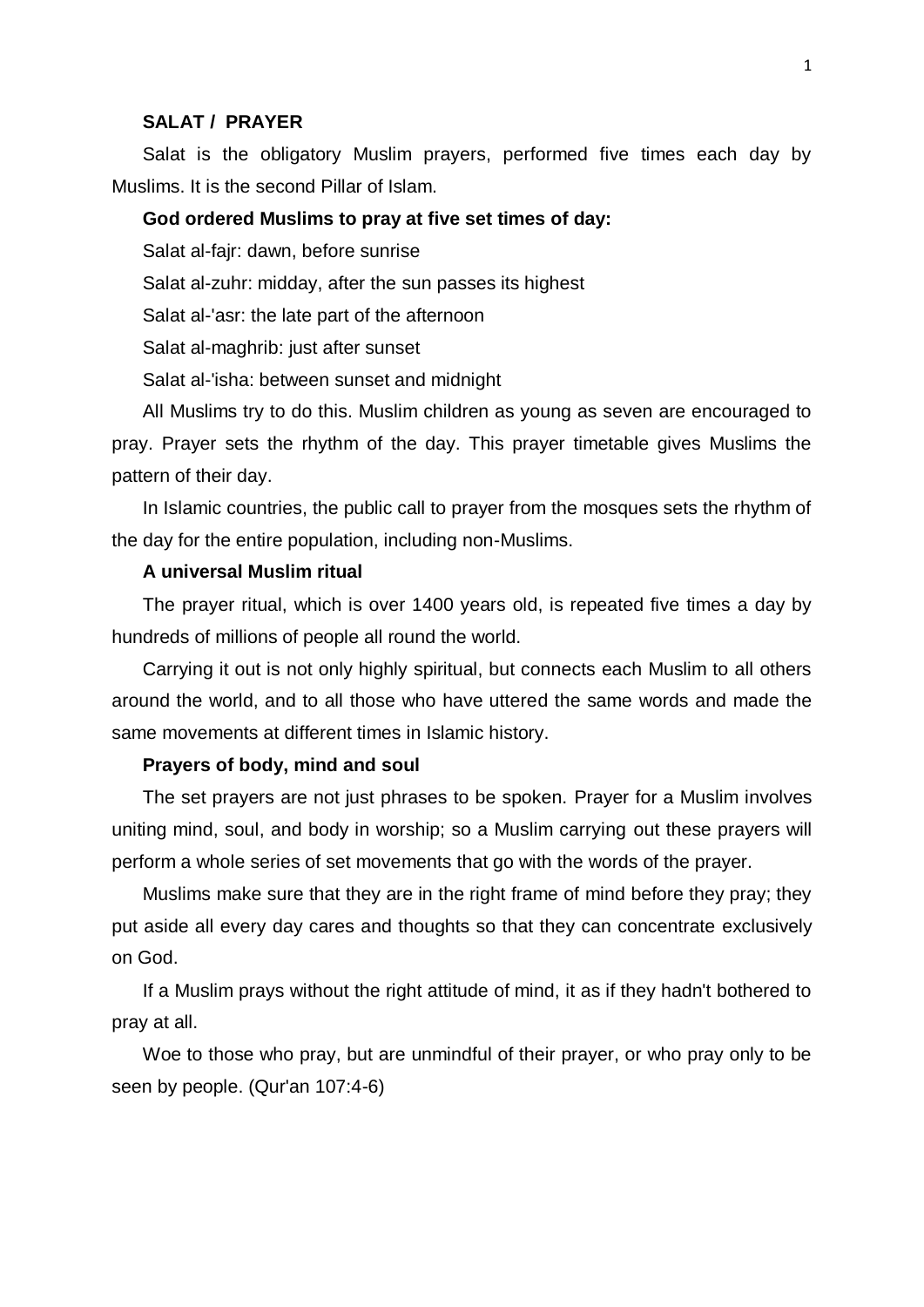#### **Muslims don't pray for God's benefit**

Muslims do not pray for the benefit of Allah. Allah does not need human prayers because he has no needs at all. Muslims pray because God has told them that they are to do this, and because they believe that they obtain great benefit in doing so.

### **Muslims pray direct to God**

A Muslim prays as if standing in the presence of Allah. In the ritual prayers each individual Muslim is in direct contact with Allah. There is no need of a priest as an intermediary. (While there is a prayer leader in the mosque - the imam - they are not a priest, simply a person who knows a great deal about Islam.)

# **Praying in the mosque**

Muslims can pray anywhere, but it is especially good to pray with others in a mosque.

Praying together in a congregation helps Muslims to realise that all humanity is one, and all are equal in the sight of Allah.

## **Ritual washing**

Muslims must be clean before they pray. They make sure of this by performing ritual washing, called wudhu. Mosques have washing facilities.

# **MUSLIM PRAYER MOVEMENTS**



**Takbir:** Takbir is entering into the state of prayer by glorifying God. Muslims face towards Makkah and make the intention to pray. To begin the act of prayer, they say **'Allahu Akbar'** meaning **God is great**, raising the hands to the ears or shoulder.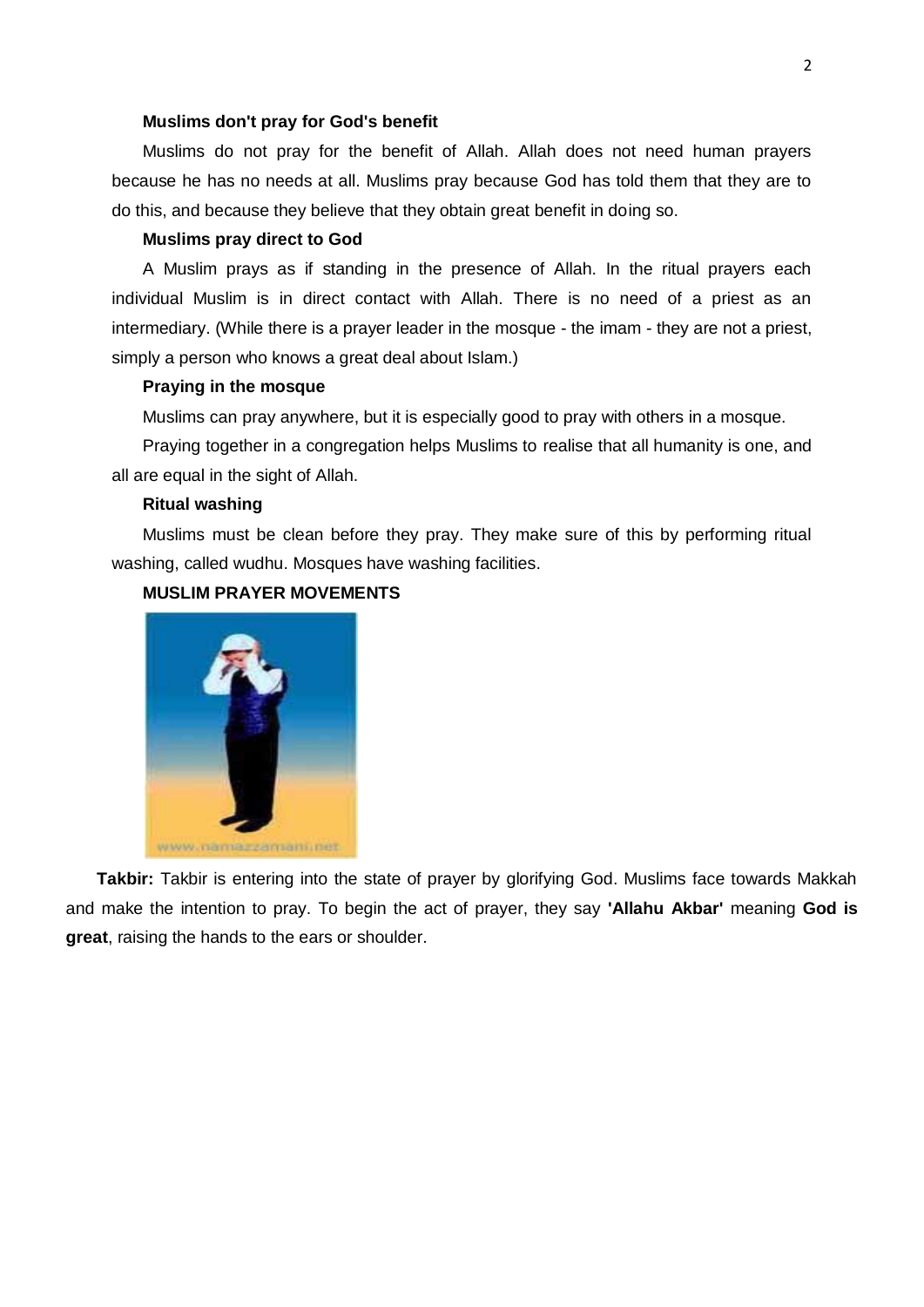

**Qiyaam:** Muslims place their right hand over their left on their chest or navel while in the standing position (this may vary according to the subdivision followed).

A short supplication glorifying God and seeking His protection is read. This is then followed by Surah Al Fatiha, which is the first chapter in the Qur'an. Verses from any another chapter are then recited.

1- Subhanaka:

Glory to You, Allah, and praise by You. Blessed is Your Name, great is Your Highness and there is no god except you.

2- I ask Allah to protect me from the rejected Shaytan. In the name of Allah, the Most Gracious, the Most Merciful.

3- Surat Al-Fatihah (The opening)

-All the praises and thanks be to Allah, the Lord of the Âlemiin (mankind, Jinn and all that exists.)

- The Most Gracious, the Most Merciful.

-The Only Owner (and the Only Ruling Judge) of the Day of Recompense. (i.e the Day of Resurrection)

-You (Alone) we worship, and You (Alone) we ask for help (for each and everything)

-Guide us to the Straight Way.

-The Way of those on whom You have bestowed Your Grace, not (the way) of those who earned Your Anger, nor of those who went astray.

4-Surat al-Asr (The Time)

- By Al-'Asr (the time).

- Verily! Man is in loss,

- Except those who believe (in Islamic Monotheism) and do righteous good deeds, and recommend one another to the truth, and recommend one another to patience.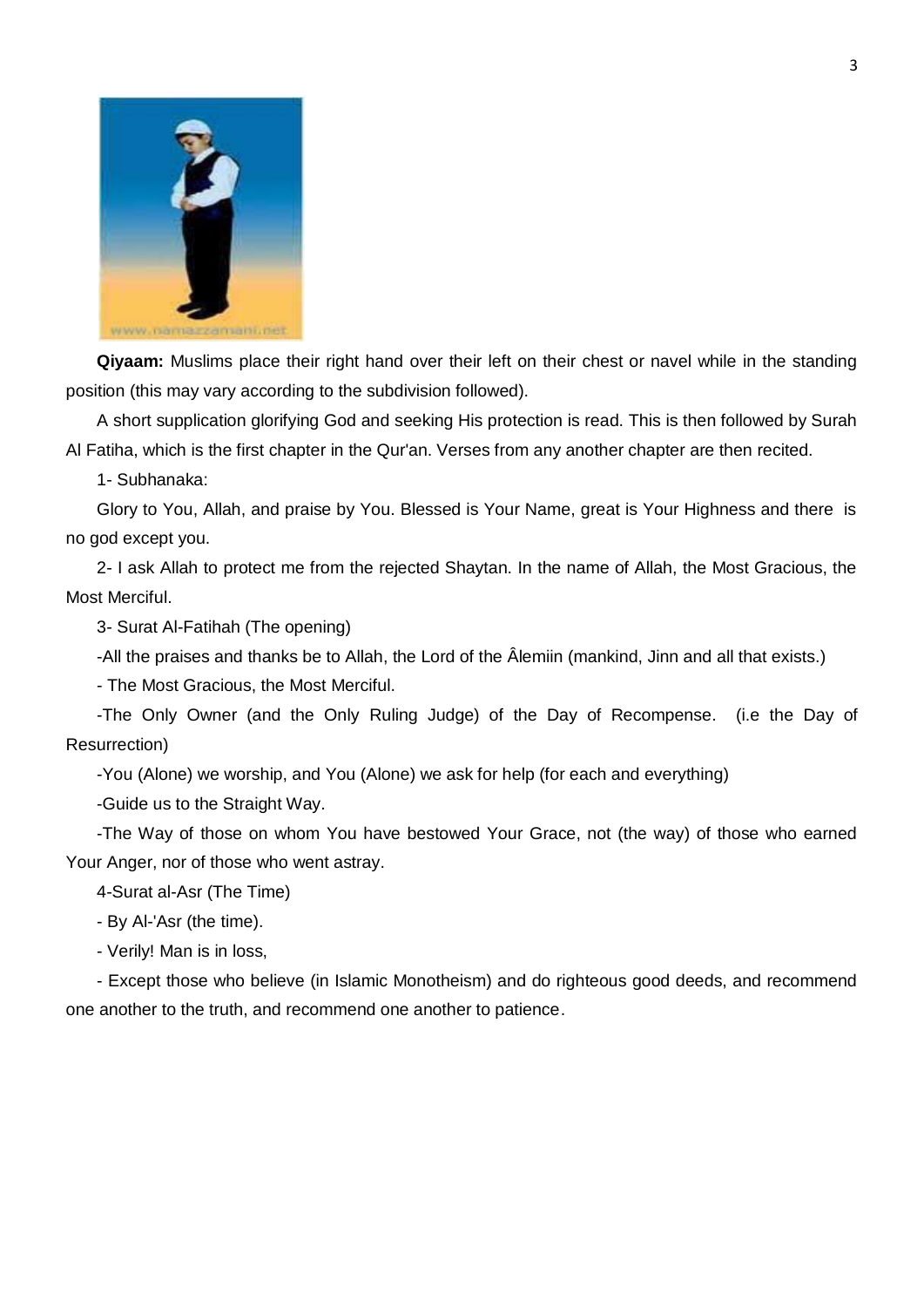

Ruku: Ruku means bowing. During ruku, Muslims says 'glory be to God, the Most Great', three times.



**Brief qiyaam**: While moving into the upright position, Muslims recite **'God listens to the one who praises Him'** and while in the standing position, **'To God belongs all praise'** then is recited. 'God is Great' is recited again. Hands are loosely at the sides this time.

Each movement is always preceded by the phrase 'God is Great'. This indicates to followers of the prayer that the leader is about to make the next movement.



**Sujud:** Sujud means to prostrate. While in the prostration position 'Glory be to God, the Most High' is repeated three times. Palms, knees, toes, forehead and nose must be the only body parts touching the ground.

The Prophet said, "The worst thief is he who steals from his prayer." His companions asked, "O Messenger of Allah, how does he steal from his prayer?" He said, "He does not perfect its ruku and sujud".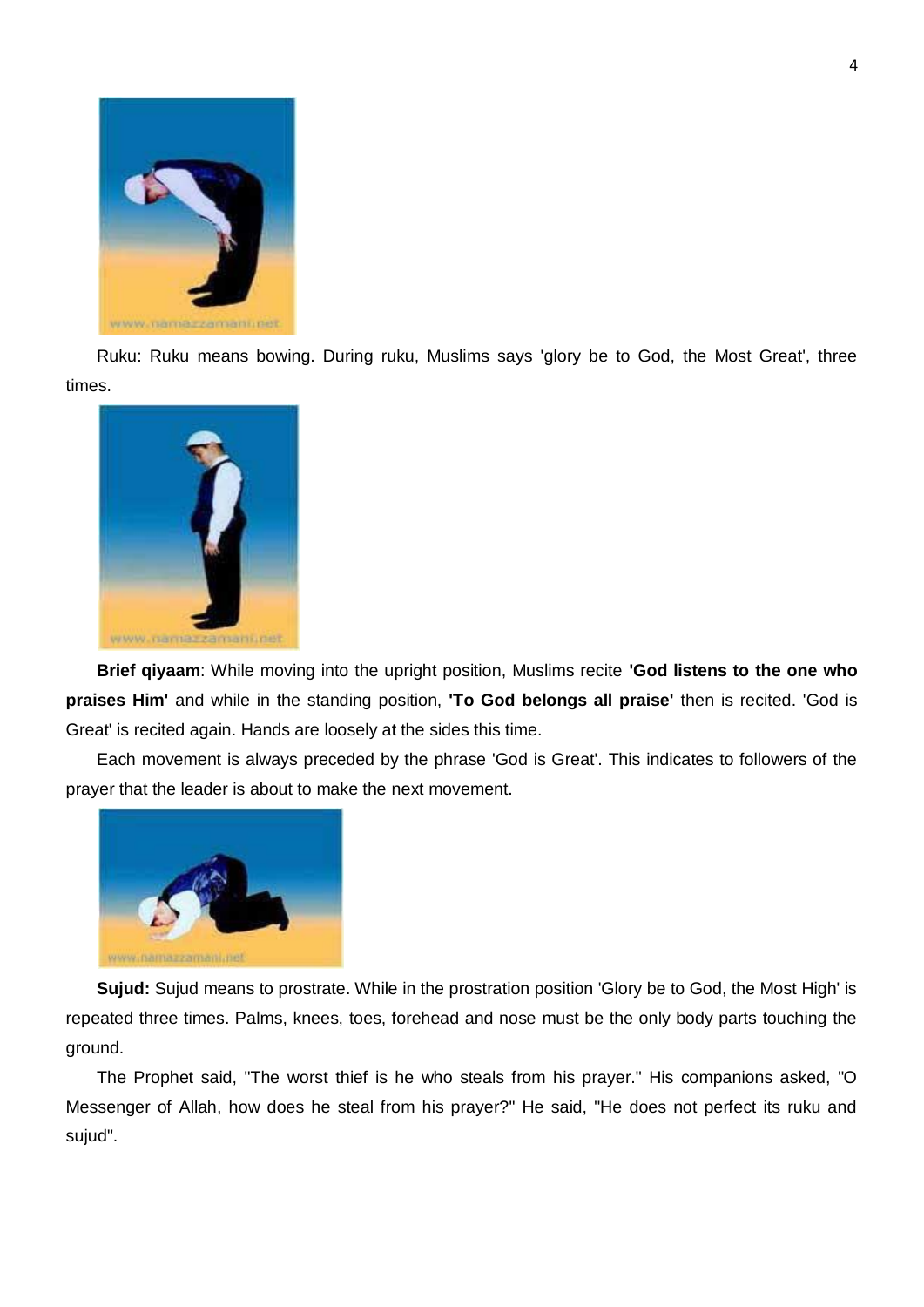

### **Brief sitting:**

'God is Great' is recited while moving to the sitting position. Muslims pause here for a few seconds, either staying silent, or reciting a shorter prayer. 'God is Great' is recited once more as the sujud position is taken again.

The Prophet recommended that each movement must last at least the time that it takes for the bones to settle. He compared some people's ruku' and sujud to the way that a crow pecks on the ground, because of the speed at which they perform it. (Ibn Khuzaymah)



#### **Sujud:**

This sujud is the same as the first one. After reciting 'Glory be to God, the Most High', one 'raka'ah', or unit is complete. Each salah has its own number of units though. The shortest prayer, Fajr, has two.

To continue the prayer from the sujud position, Muslims say 'God is Great' and stand up to repeat everything from Surah Al Fatiha, until they reach this sujud again.



# **Tashahhud:**

After saying God is Great, Muslims return to the sitting position. They recite a set number of short prayers in Arabic, praising God, and sending peace on the Prophet. They repeat the declaration of faith, raising the forefinger of their right hand, in order to act as a witness.